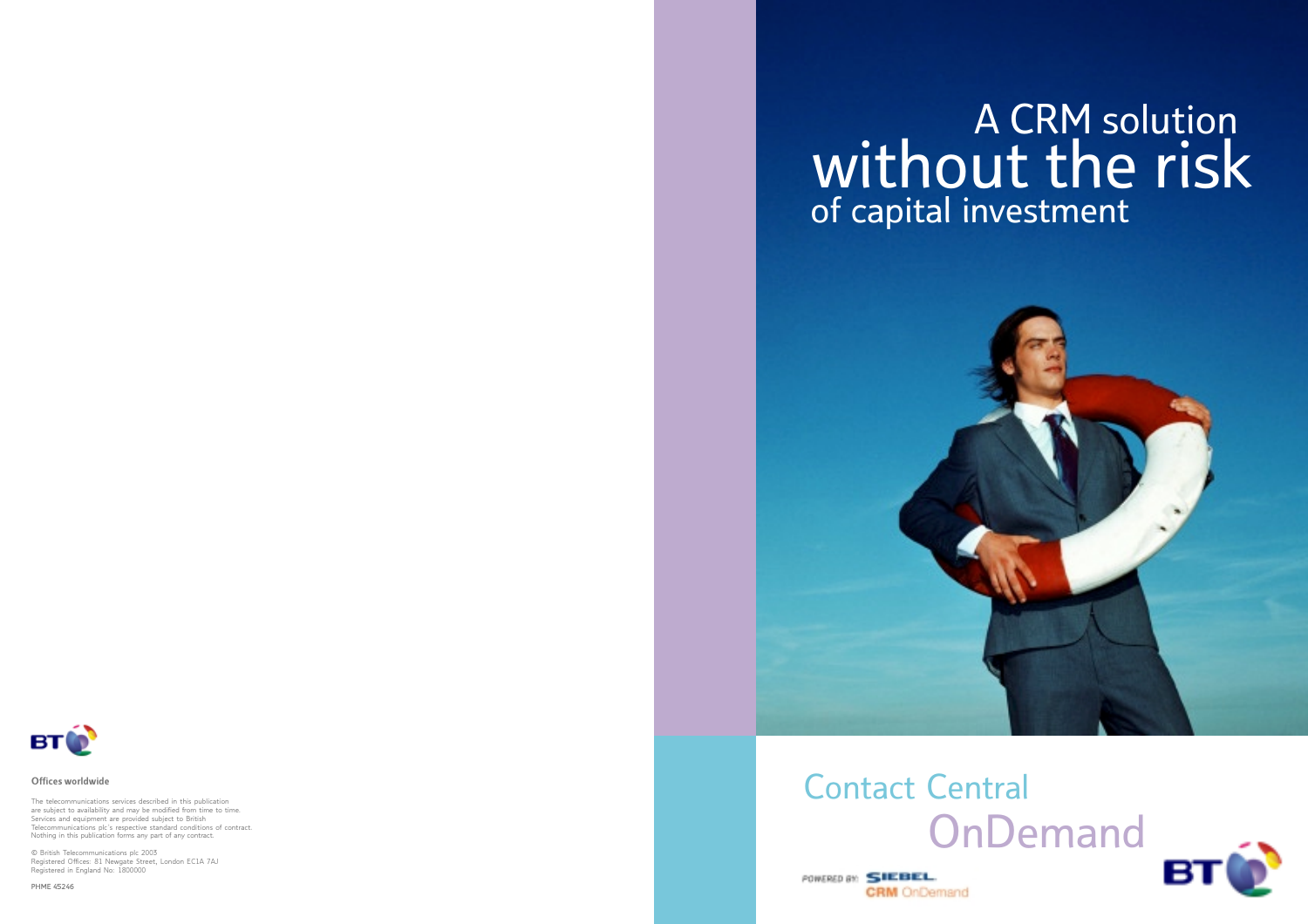# Contact Central OnDemand

| A powerful CRM solution   |
|---------------------------|
| with immediate ROI and no |
| capital expenditure       |

Building strong customer relationships is fundamental to success. Today's consumer demands good service, customer understanding, efficiency and promises that are fulfilled. Adopting a solution that will enable your organisation to deliver these will help to build customer loyalty, maximise customer lifetime value and increase the long term profitability of your business.

Contact Central OnDemand, powered by Siebel, is a hosted solution that provides a fresh approach to Customer Management. Provisioned pay-as-you-go, this product offers a fast, flexible, low risk solution that is easy to use, readily accessible and can help your business build and manage its customer relationships successfully.

Delivered by BT Contact Central, in association with Siebel Systems, OnDemand brings together the market leaders in CRM and prepackaged customer management solutions, and unites an unrivalled breadth of experience. Incorporating a mix of marketing, sales, service and analytics capabilities, this application will provide your organisation with the tools required to form successful new relationships, maintain old relationships and maximise the value of both.

As part of BT's Contact Central portfolio, OnDemand is supported by a collection of customer management solutions with a range of deployment options. Whatever your organisation's needs, Contact Central can provide a solution. That solution can be hosted, it can be on-site or it can be a hybrid of the two. It can be pure CRM or it can incorporate an array of multimedia functionality. It can offer standalone customer management or an integrated approach to customer contact strategy, where customer access channels are blended with customer data. Most importantly, as part of the Contact Central portfolio, your solution can be refined as requirements change and seamlessly evolve in the way that best suits your business.



#### · CRM without risk

- · Rapid start-up, swift ROI
- · Scale from one seat to thousands
- · Improve efficiency and effectiveness
- Retain customers, grow profitability
- Adapt and evolve with multimedia options

- Automate your sales processes and increase productivity
- Build and maintain strong customer relationships through effective service management
	- Streamline marketing activities and maximise return on investment
	- Get the best from your customer data and truly understand your customers 9
		- Why buy from BT? 10

4

6

7

8

# www.contactcentral.com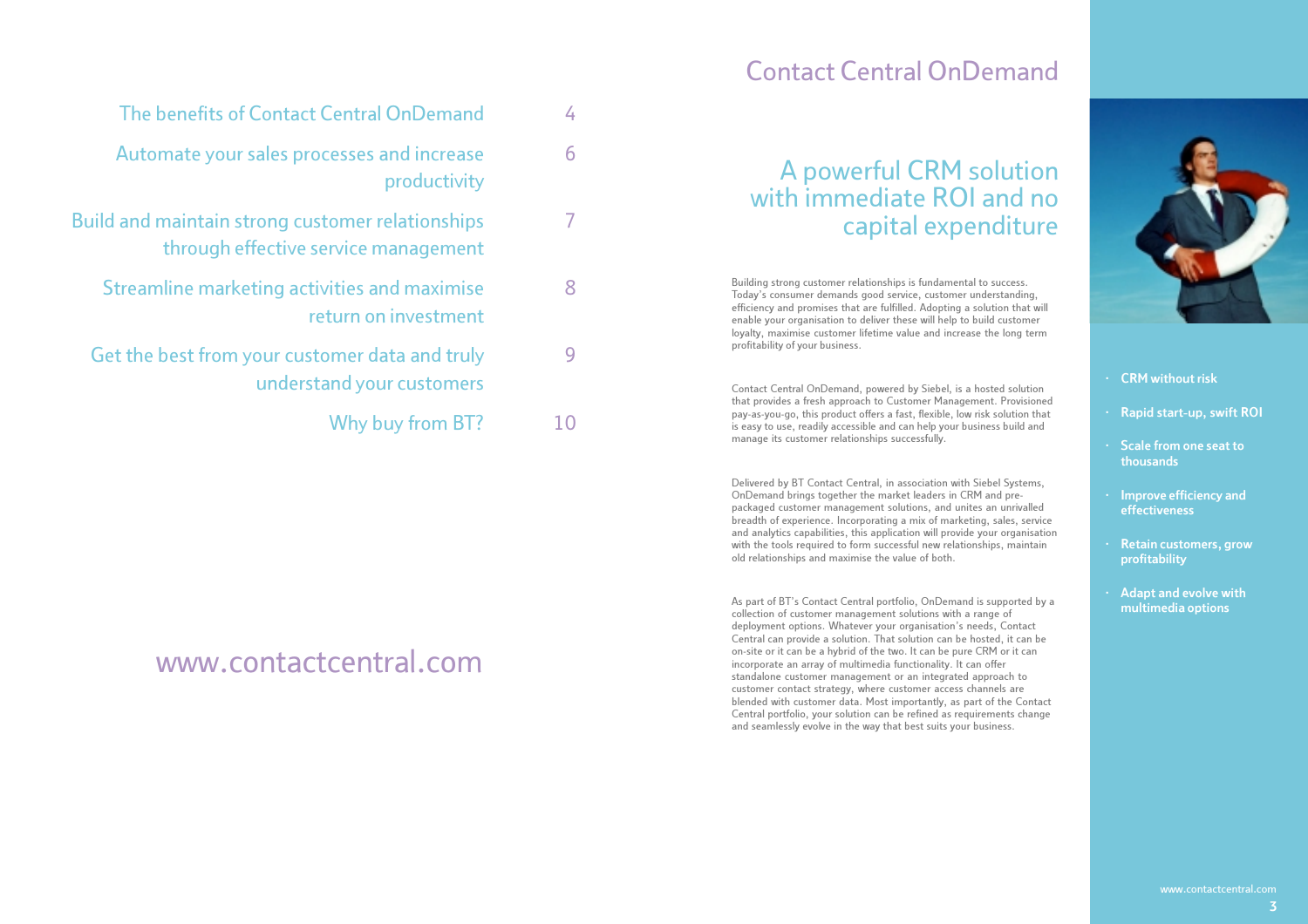# **Benefits**

- · Low risk
- · Simple
- · Scaleable
- · Increases productivity
- · Provides a unified view of your customer
- Supported by a portfolio of CRM options

### I need a powerful CRM solution without a risky capital expenditure

Contact Central OnDemand is a hosted customer management service based on a pay-as-you-go model. For a per-user, per-month fee your business gains access to a comprehensive suite of marketing, sales, service and analytics tools that facilitate more effective management of your customer relationships. As this is a hosted service, there is no software to install, no hardware to buy and no annual maintenance and support costs. With the need for capital investment removed, your organisation can benefit from a low risk solution that diminishes the cost barriers traditionally associated with CRM.

### A quick set-up and a swift return on investment is vital to our success

With Contact Central OnDemand, getting your application up and running is as easy as logging on to the Web. Upon completing the online registration and liaising with our support teams, the system will be available and ready for your use. The ergonomically-designed user interface further increases the speed with which you can launch your operation, as it provides an environment that is easy to operate, quick to navigate and has built-in tutorial modules that reduce the need for end-user training. This simple, fast set-up will yield swift results and a rapid return on your investment. In no time at all, Contact Central OnDemand will be empowering your workforce, enabling your business to effectively manage marketing campaigns, improving the efficiency of the sales operation, and helping you to deliver a first class service to your customers.

### Our requirements may change flexiblity and scalability are essential

Contact Central OnDemand is hosted CRM without limits. You have the flexibility to grow or reduce your operation as quickly as required. Full scalability allows you to start with just a few seats and grow to many thousands.

### We need to increase workforce efficiency to maximise company productivity

The suite of sales, service and marketing tools provided within Contact Central OnDemand facilitates the automation of all these operations. The sales team is equipped with forecasting tools that reduce the time spent on this critical activity, enabling them to focus on their core pursuit - selling; service representatives have access to a knowledge base which they can call on for timely request resolution and marketeers are provided with a lead tracking facility that helps to reduce lead-leakage. The result is an empowered workforce that works smarter and faster, delivering increased levels of efficiency, effectiveness and profitability.

### A unified view of our customers is key to building successful relationships

Contact Central OnDemand provides a unified view of your customers, integrating your sales, service and marketing capabilities and making them accessible through a single user interface. Increased growth can be achieved through cross-sell and up-sell opportunities, and reduced customer attrition through the avoidance of instances such as sales calls to customers experiencing service issues. The result is a workforce that is empowered to provide your customers with a consistent experience, improving customer satisfaction, loyalty and retention.

### My company's needs will change and we require a solution that can evolve with them.

Supported by the Contact Central portfolio of customer management solutions, OnDemand provides your business with a flexible solution that can develop as your organisation evolves and its requirements change. Your business will be able to enhance its existing deployment by selecting products that provide pre-integrated multi-channel functionality such as telephony, voicemail, call recording, IVR, e-mail, web chat and fax. It will be able to introduce new products that run in conjunction with the existing solution so that areas of the business that have different requirements can be part of one integrated solution. And it will enable you to select the method of deployment that best suits your business strategy, be that hosted, on-premise or a hybrid of the two.



5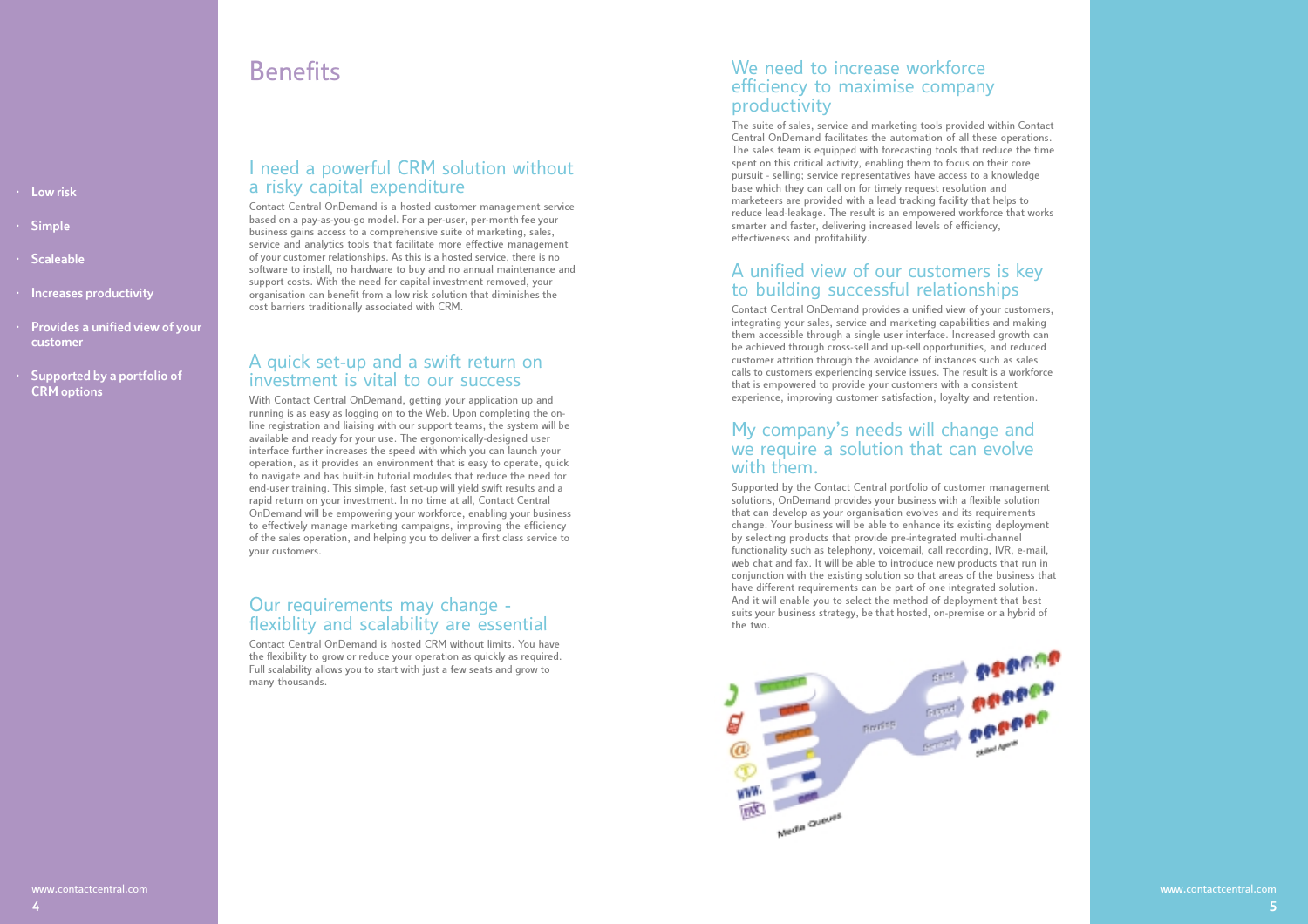# Sales



- · Close more deals in less time
- · Maximise account revenue
- · Optimise time
- · Focus resource

# I need to increase the productivity, efficiency and effectiveness of my sales operation to achieve gains in revenue and profitability

The OnDemand sales facility equips users with tools that improve their overall efficiency and effectiveness, empowering them to close more deals in less time and ultimately providing your business with increased revenues and a maximum return on your investment.

#### Opportunity Management

- Automatic tracking of deal histories
- Comprehensive data sharing for enhanced team selling
- Integration with Outlook email
- Pipeline analysis dashboard to identify key opportunities and issues
- Assessment of win rate and other key metrics with the sales effectiveness dashboard

#### Account and Contact Management

- Instant shared visibility into complete account histories
- · Tracking of notes, service requests, leads, opportunities and emails related to each account or contact
- Integrated analytics to facilitate focus on high-priority contacts

#### Calendar and Task Management

- Rapid scheduling of to-do items
- Easy sharing of information and delegation of tasks
- Efficient management of complex, multi-person agendas

#### Forecast Management

- Automatic creation of forecasts
- Ability to view historical evolution of opportunities
- Automatic rollup, giving managers instant, real-time territory overview
- Tight integration with analytics functionality

#### Quota Management

- Easy definition of monthly, quarterly and yearly goals
- · Quotas defined prorata for sales representatives joining existing plans
- Compare quotas to forecast, expected and closed revenue

#### Offline Access

- Synchronisation with Microsoft Outlook or Palm PDA for offline access
- PC Offline Client with same user interface for full mobile support

## Service

We need to manage all aspects of customer service to reduce customer attrition and increase loyalty and profitability

Contact Central OnDemand can provide your organisation with the tools and functionality required to deliver a world class customer service. Advisors are more informed, requests are accurately routed and productivity is maximised. The effect is an increase in the speed of issue resolution and enhanced levels of customer satisfaction, loyalty and ultimately profitability.

#### Calendar and Task Management

- Rapid scheduling of to-do items
- Easy sharing of information and delegation of tasks
- Efficient management of complex service issues
- Easy-to-use daily, weekly and monthly views

#### Service Request Management

- Easy capture and tracking of comprehensive service request information
- Complete histories of service request activities and customer communications
- Service request changes monitored with audit trail
- Automatic assignment of service requests to the most appropriate individual
- · Drill-down analysis on service effectiveness and efficiency, individual performance and work load balancing

#### Account and Contact Management

- Instant visibility into complete account histories
- Tracking of notes, service requests and opportunities related to each account
- Information sharing of customer service issues across account teams

#### Solution Management

- Real-time searchable knowledge base enabling rapid resolution of service requests
- Easy sharing of knowledge throughout the organisation
- Approval process to ensure solution accuracy
- Scoring of solutions' effectiveness to promote continual service improvement



- Resolve requests rapidly
- · Improve customer satisfaction
- Get a unified view of your customers
- Optimise time
- Improve advisor insight
- Reduce training requirements

www.contactcentral.com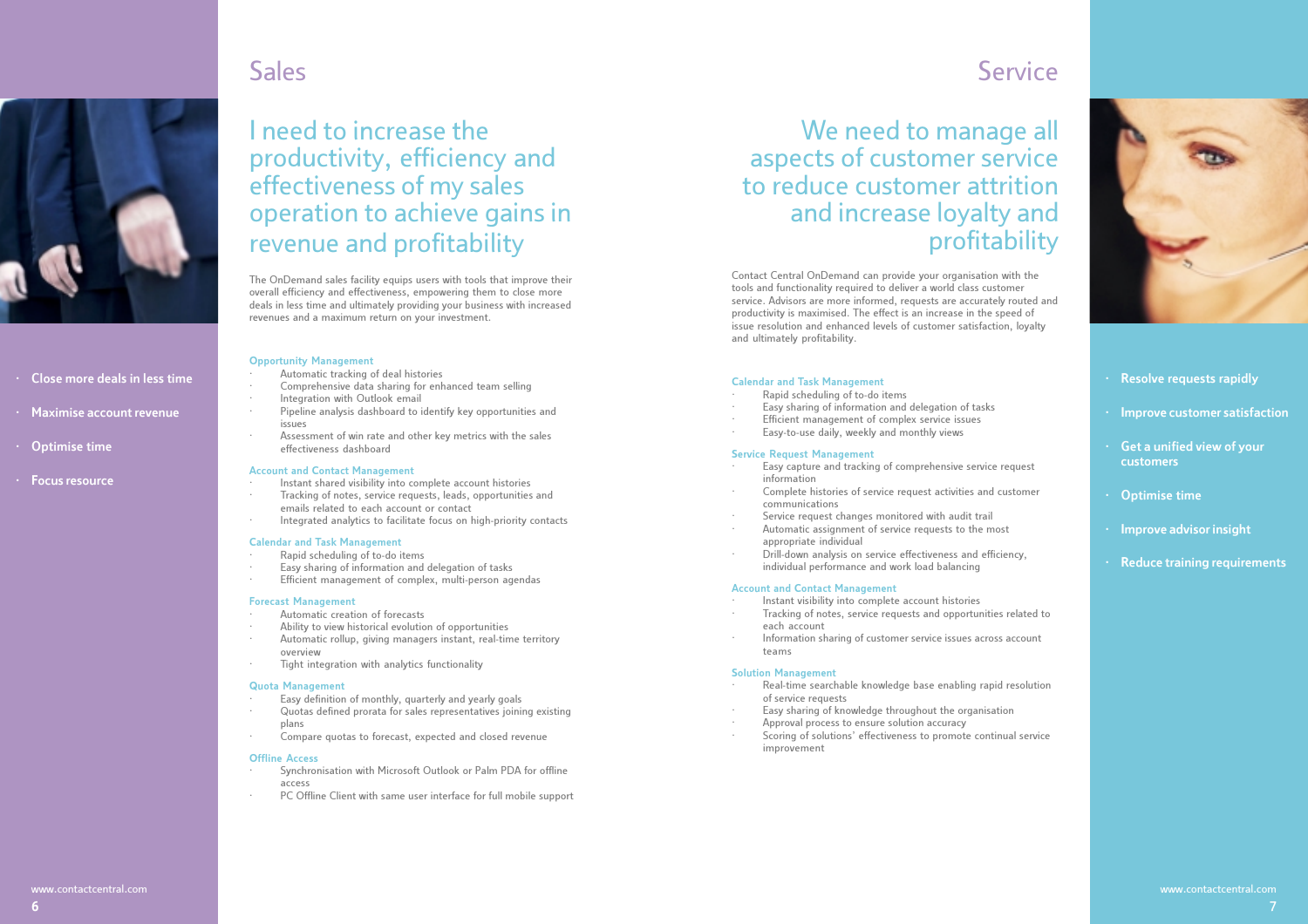

#### · Reduce lead leakage

- · Effectively channel resource
- · Convert more leads
- Oversee the end-to-end marketing process

# Marketing

## I need to effectively manage our marketing activities, from campaign creation to opportunity qualification, and yield a maximum return on investment

Contact Central OnDemand incorporates a suite of marketing automation tools that enable your organisation to manage the end-toend marketing operation. These tools empower your marketing team to optimise their time and resource, increase their efficiency and productivity, reduce lead leakage, maximise campaign effectiveness and positively impact your bottom line as more leads are transformed into revenue generating opportunities.

#### Campaign Management

- Easy, effective creation, updating and monitoring of campaigns and related activities
- Real-time tracking of budgetary and other metrics to measure campaign effectiveness
- Ability to sort and view campaign data based on multiple parameters

#### Outbound Email Marketing

- Targeted marketing lists for email campaigns
- Personalised messages based on profiles

#### Lead Assignment

- Built in wizard for the direct importing of leads from spreadsheet files
- Automatic assignment of leads using pre-determined parameters
- · Email notification to end users for new lead assignments
- Easy reassignment of leads based on territory or personnel changes

#### Lead Management

- Closed-loop solution for tracking leads through each stage of the lead management process
- · One-step process for converting leads into sales opportunities
- Association of leads with contacts, companies and campaigns
- Two-tier lead management provides integrated functionality that supports both lead qualifiers and lead closers

## Analytics

# I need a CRM solution that provides me with the tools to get the best from my customer data

Embedded across the OnDemand application, and accessible to all users, is a unique analytics capability that allows your business to dissect and drill down into detailed data to understand customer, sales and service trends. Using the real-time, actionable reports produced you will be able to spot new opportunities and identify root causes, optimising the productivity and profitability of your organisation. Contact Central OnDemand is supported by a data warehousing facility automatically updated each night with your latest CRM information. This means you gain a high performance analysis environment, enabling your organisation to execute real-time and historical data analysis without disrupting performance.

#### Interactive Dashboards

- Company Overview
- Pipeline Analysis
- Sales Effectiveness Analysis
- Service Analysis
- · Customer Analysis

#### Embedded Analytics

- Interactive analytics embedded on overview pages for accounts, contacts, opportunities and service
- Navigation that enables you to quickly drill down into record details

#### Pre-built Reports

- 35 pre-built reports offering 250 discrete analyses
- Easy access to all reports on Reports Home Page
- Ability to create, print and export common reports through Quick List Reports

#### Siebel Answers OnDemand

- Interactive analysis tool that enables you to quickly define and refine analyses
- Easy creation of custom reports, based on new or pre-built templates
- All reports customisable with market-leading graphics
- Ability to save custom reports in private or public folders
- Published reports viewable by all designated employees

#### Data Warehouse

- · High performance analysis and reporting
- Ability to perform in-depth historical and comparative analyses
- Ability to perform complex analyses on aggregated data sets

8



· Increase insight

· Understand trends

· Track performance

Spot opportunities

· Truly manage your business